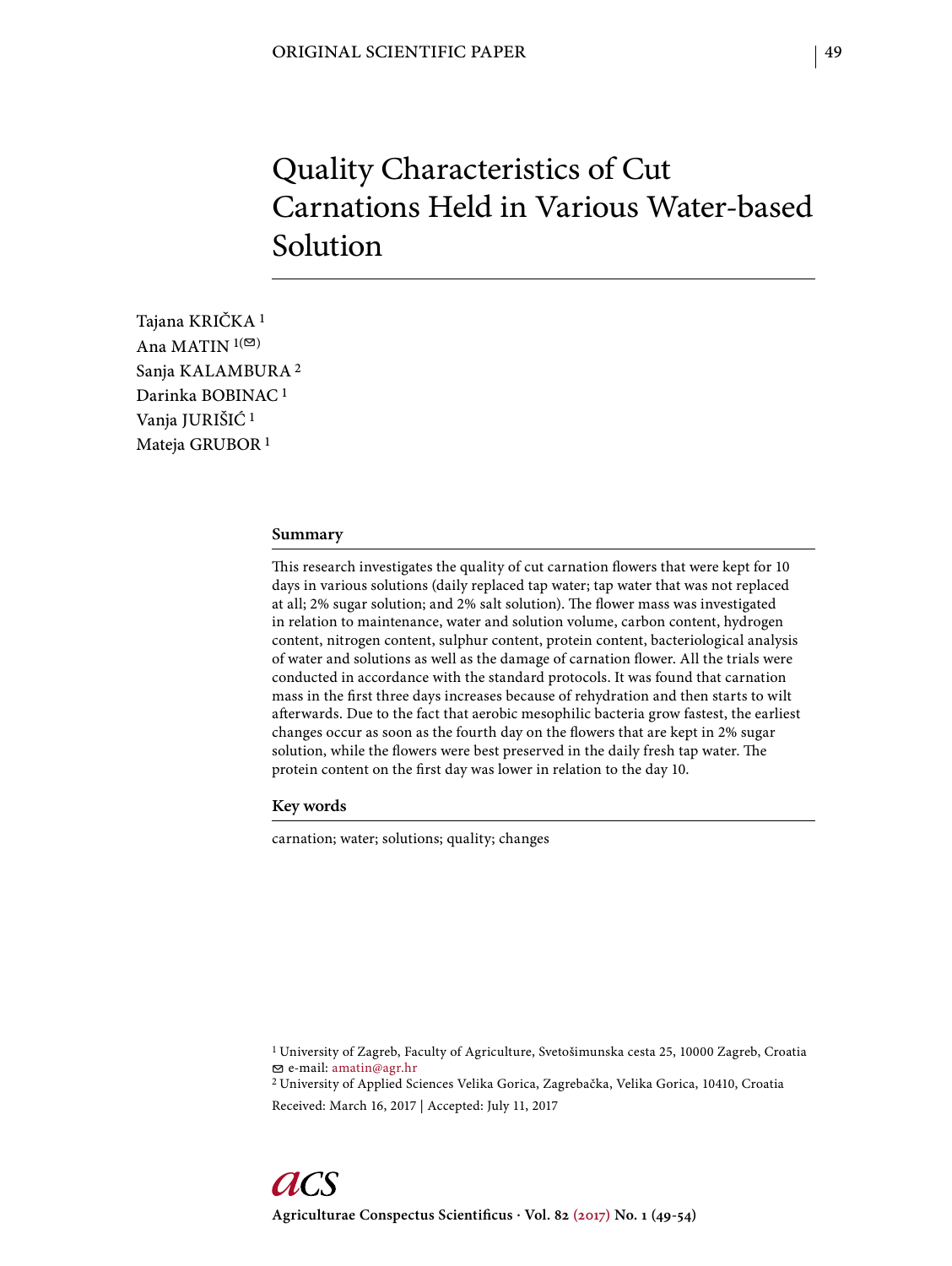## **Introduction**

Carnations (*Dianthus* type cultivar) are perennial flowers meant for cutting. Carnations are grown in gardens for decoration of flower beds, edgings and rock gardens; as industrial plants carnations are raw material for the fragrance industry. Carnation flowers are decorative, sweet-smelling and come in a wide range of colours (Shella, 2008).

The optimal harvesting time depends on variety and bud opening after cutting. The plants mature enough to be cut must be healthy and of good quality, and carnation flowers should be cut at the time when the bud is half opened. It is important that the flower is cut, not broken (to avoid damaging the plant), and put into the water immediately. For a maximum vase life, carnations should be harvested in a proper stage of inflorescence (Jawaharlal et al., 2010). The flowers begin to age as soon as they are removed from the stem and for this reason it is advisable to cut the closed flower buds of carnation (Reid, 2001).

Storage of flowers is an important part of the process, following the harvest, designed to meet the market requirements. The vase life spans of various flower species differ by their capacity for storage, genetic, physiological and anatomic characteristics (Bala et al., 2008). The flowers are stored in cooled rooms, at low temperatures that reduce the consumption of nutrients during respiration, lower water loss, prevent unwanted flower opening (Singh et al., 2001) and reduce the number of bacteria (Van Doorn et al., 1991). The storage temperatures depend on inflorescence type and are usually in the range of 0-10°C;. while relative air humidity is between 70 and 80% (Cevallos and Reid, 2001; Kofranek and Halevy, 1976).

In order to extend the storage time and to improve the quality and extend life of flowers, the carnations should be harvested at the budding stage (Goszczynska and Rudnicki, 1982). The advantage of buds to fully open flowers is attributed to reduced respiration, ethylene sensitivity and smaller surfaces of petals that diminish moisture losses (Bhattacharjee, 1999). The carnation flowers show very high levels of respiration when stored in humid conditions (Hardenburg et al., 1986). Storing flowers at wet conditions, due to increase water uptake and slow bud development, increases fresh flower mass by about 20% (Goszczynska and Rudnicki, 1982).

The vase life markedly depends on the quality of water. Many factors influence water absorption in the vase. Among them are temperature, transpiration level, microbiological population, pH, saccharose level and electrical conductivity. If distilled or deionized water is used for cut flowers, the preservative substances dissolve better because such water, unlike tap water, does not contain ions. Namely, due to its varying quality, tap water may react with chemicals from the preservative substances which causes their sedimentation (Nowak and Rudnicki, 1990).

Nevertheless, cut flowers are commonly kept in tap water. Lower pH slows down the growth of bacteria and improves water uptake through the stem. Tap water is mostly alkaline, thus, if acidity is added, flowers will more easily absorb water from the vase (Nowak and Rudnicki, 1990).

The growth of bacteria in the vase water has a major influence on cut flowers' longevity. Sugar ensures the nutrition of the flower, but at the same it is a media for bacteria growth. Bacteria start to grow at the stem base as soon as flowers are put into the water, where their excessive number obstructs the water movement in the stem and leads to flower wilting (Reid and Dodge, 1997).

Electrical conductivity (EC) estimates the amount of soluble salts in water. Salinity affects the vase life of flowers depending on its concentration and type of flowers. Low concentrations of salt in the water may be useful for less sensitive varieties of flowers because salt increases the osmotic potential and improves water balance (Zhu, 2001). Lower EC reduces the interaction of water absorption and damages of foliage and petal edges, while high EC lowers pH of the water. In this way, the vase life of gladiolus flower (sword lily) starts to diminish when EC is between  $1-2$  dsm<sup>-1</sup>, while roses and carnations suffer damage at 0.25-0.75 dsm-1 (Gast, 2000).

Proteins are constituents that make up living cells of any organism and are the carriers of physiological functions. By their chemical composition, they are complex organic compounds mostly made of carbon, hydrogen, oxygen and nitrogen, and many of them contain sulphur (Stryer, 1991). Senescence of cut flowers is generally related to the protein loss (Eason and Webster, 1995).

In the commercial use of cut flowers, it is the life duration of petals that most often determines the vase life of flowers (Nowak and Rudnicki, 1990). Water is a critical element that determines the rate of decay of cut flowers (Singh and Tiwari, 2002). When put into the water, stems show significant changes in their mass, which firstly increases due to development of the buds, and then decreases because of drooping of buds and foliage (Singh et al., 2001; Whitehead et al., 1984).

Based on the above, the objective of this study was to investigate the influence of different methods of post-harvest care of carnation flowers. In order to observe the longevity of cut carnation flowers, it was examined how two different solutions (a-2%) sugar solution and a-2% salt solution) and two types of tap water (one replaced with fresh water on a daily basis during the trial period, and the other wihout replacing the water) influence the mass and quality of carnation flowers and microbiological quality of water during 10 days in vase.

## **Materials and methods**

#### **Materials**

The carnation flowers (*Dianthus caryophyllus* L.) used in this investigation were grown under controlled conditions in a polythene greenhouse in the Split area. Thirty six flowers with closed buds were cut in the morning hours and divided into 12 vases. The experiment lasted for 10 days, with two solutions (additives were sugar and salt) and with tap water replaced daily and tap water not replaced at all. The trial was carried out in three replications. The flowers were previously marked, cut in equal length and the mass of every single flower was weighed by use of a precise scale. After that, the flowers were put into vases - three flowers per vase containing 500 mL water or solution.

#### **Treatment**

Tap water was used in all samples, while sample A water was without any additives but replaced with fresh tap water every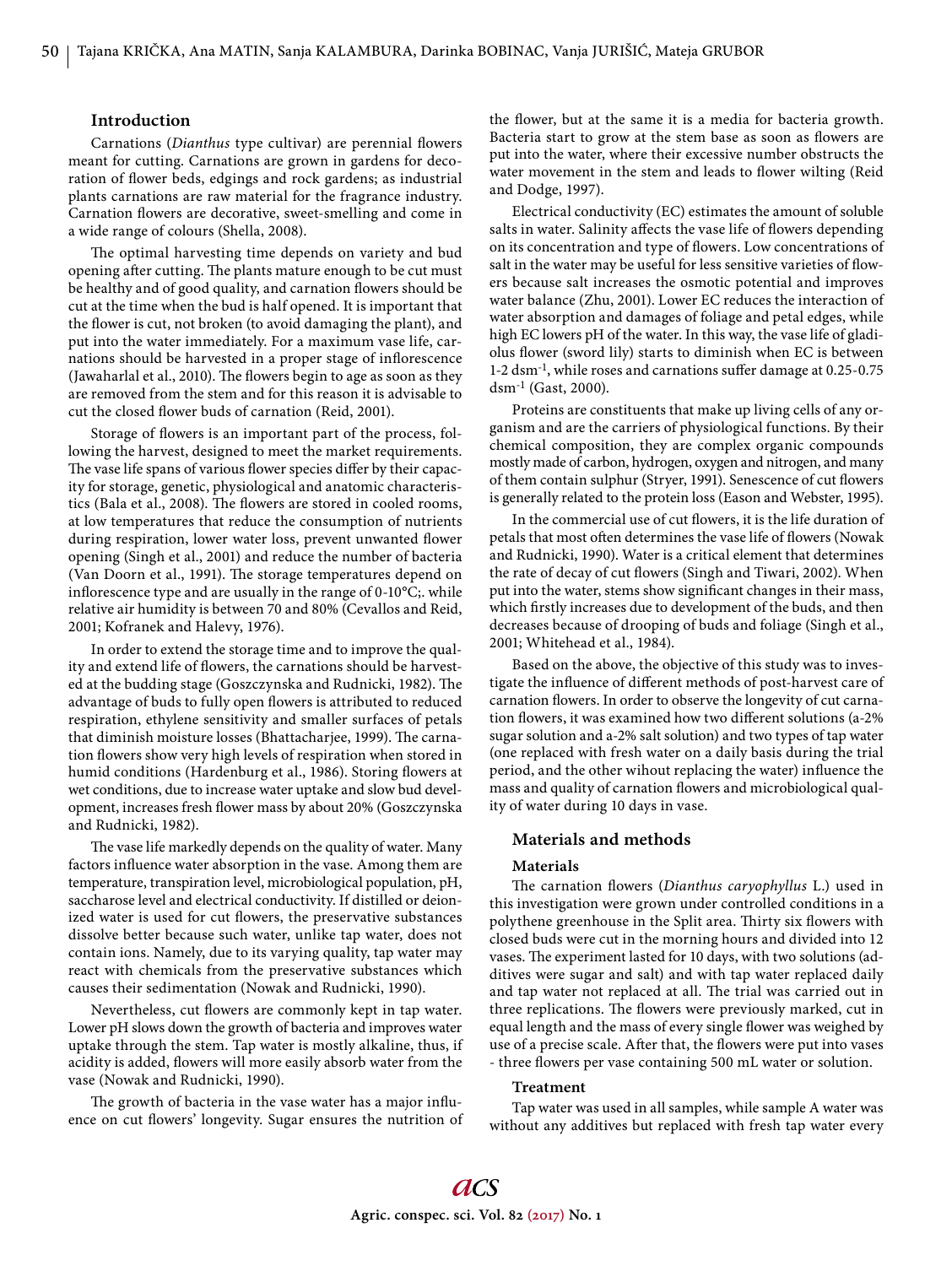day. In sample B, sugar was added into water (2%); in sample C, water was not replaced at all during the whole trial period, and in sample D salt was added (2%). For samples B and D, water was not replaced during the whole trial period. Volumes of water and solutions in all samples were observed on a daily basis by use of measuring cylinder and decayed flowers were counted per each sample.

# **Analytical methods**

In the flowers the analysis of protein in dry matter was carried out by the Kjeldahl method (HRN ISO 1871:1999). Total nitrogen, carbon and hydrogen were determined according to the protocol HRN EN 15104:2011, and total sulphur according to HRN EN 15289:2011. During the experiment the environmental temperature and relative moisture were also monitored.

Investigated samples of water and solutions were analysed for microbiological status according to the protocol SOP Z-II-2-20.

#### **Statistical analysis**

The data were analysed by use of version 9.3 of the programme package SAS (USA) using GLM procedures and Tukey test of multiple comparison with the level of significance  $P \ge 0.05$ .

## **Results and discussion**

During the 10-day investigation, the mean values of temperature and relative air moisture of the environment where the carnations were held were as follows: t=22°C with relative humidity φ=73%.

The investigation aiming at determining the post-harvest quality of carnation flowers held in two different solutions: a-2% sugar solution and a-2% salt solution, and water (tap water replaced daily, and tap water not replaced), was conducted in laboratory conditions. Colour changes were determineted visually.

After weighing, the carnation flower mass was observed during 10 days. The obtained results are given in Figure 1.

During the investigation the water and solution volumes from the vases were measured by use of measuring cylinder for all four samples. The results are given in Figure 2.

In addition, the investigations included the number of closed (wilted) flowers on individual stems of cut carnations, in order to determine which medium is the best one for the longest vase life of carnations. The results are given in Figure 3.



**Figure 1.** Mean values of flower mass held in different solutions and water in the 10 day period



**Figure 2.** Mean values of volume of tap water and solutions observed in the 10 day period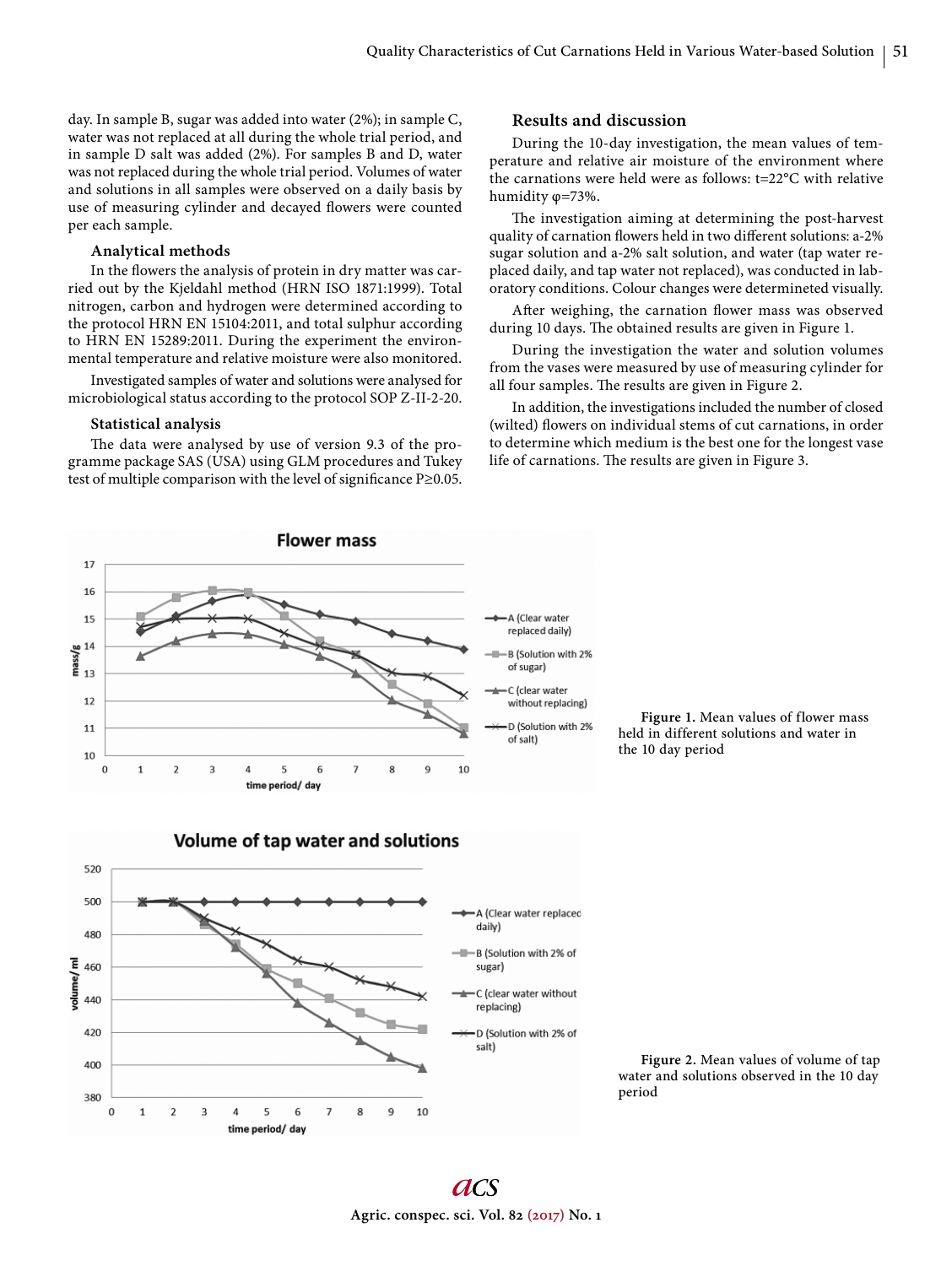

**Figure 3.** Percentage of closed flower buds for the samples A, B, C and D in the 10 day period

| Table 1. Total quantity of C, H, N, S and proteins in flowers |     |                     |                     |                    |                    |                     |  |  |
|---------------------------------------------------------------|-----|---------------------|---------------------|--------------------|--------------------|---------------------|--|--|
| Sample                                                        | Day | C %                 | H %                 | $N\%$              | S %                | Proteins %          |  |  |
| A, B, C, D                                                    |     | $46.923a \pm 0.006$ | $11.470c \pm 0.001$ | $1.759a \pm 0.001$ | $0.049a \pm 0.001$ | $10.994a \pm 0.001$ |  |  |
| A, B, C, D                                                    |     | $46.783b \pm 0.006$ | $11.723b \pm 0.012$ | $1.748b \pm 0.001$ | $0.045b \pm 0.001$ | $10.92 b \pm 0.001$ |  |  |
| A, B, C, D                                                    | 10  | $46.543c \pm 0.006$ | $12.290a \pm 0.001$ | $1.601c \pm 0.001$ | $0.042c \pm 0.001$ | $10.006c \pm 0.001$ |  |  |

Sample A: clear water replaced every day; sample B: water with added sugar (2%); sample C: water not replaced at all; sample D: water with added salt (2%)

Due to too small total mass of carnation petals for a relevant analysis of C, H, N, S and total proteins, total mass of all the samples was analysed. Table 1 presents the obtained results.

At the end of the 10-day investigation, samples A, B, C, and D, water and solutions were analysed for total number of aerobic mesophilic bacteria in a-1 mL sample. The results are presented in Table 2.

**Table 2.** Analysis of water for total number of aerobic mesophilic bacteria at the end of investigation (day 10)

| Sample    | No. of bacteria in 1 ml |  |  |  |
|-----------|-------------------------|--|--|--|
| A         | $2x10^3$                |  |  |  |
| B         | $14x10^5$               |  |  |  |
| $\bar{c}$ | 1,1x10 <sup>4</sup>     |  |  |  |
|           | $9x10^5$                |  |  |  |

Sample A: clear water replaced every day; sample B: water with added sugar (2%); sample C: water not replaced at all; sample D: water with added salt (2%)

In addition to the described investigations, the damage of nodes, leaves and stems were visuallyobserved. The first damages in form of edge browning were noticed on day 4 on the most of the nodes in the sample B, whilst lesser damages were observed in the samples C and D as well. In the sample A such damages were observed not sooner than day 9. Also, in the sample C on day 8 the bending of the stems occurred in most of the flowers. Such changes did not appear in other samples.

Decay of the flowers was manifested by discolouration of petals of the visually observed samples. Initially the changes were insignificant, but afterwards the browning of petal edges appeared. The colour of carnations changed from dark pink to dark purple and brown.

The trial started by cutting flowers at identical length, weighing them and putting them into vases with water and water-based solutions; flowers were divided in four samples. The first visible changes were observed on day 2 at weighing of the samples, when the flower mass increased, which can be attributed to rehydration. The mass measured on this day remained approximately unchanged during the three following days in all the samples, with only slight variations. The flower mass visibly decreased after the fifth day when closing of large number of flowers was visually observed. Until the end of the trial the values of measured flower mass continuously decreased. In the sample A the average mass went from initial 14.57 g to 15.72 g on day 5 after which it started to shrink and finally reached 13.55 g. The flower mass of the sample B went from 15.13 g initially up to 15.93 g on day 4 and decreased to average 11.03 g on the last day. The sample C initially had the mass of 13.57 g, on the fourth day it was 14.58 g and decreased to 10.73 g on the last day. The initial mass of the sample D was 14.77 g, on day 4 it was 15.06 g and only 12.23 on day 10. As Singh et al. (2001) report, after flower stems are put in to water the changes appear on the flower mass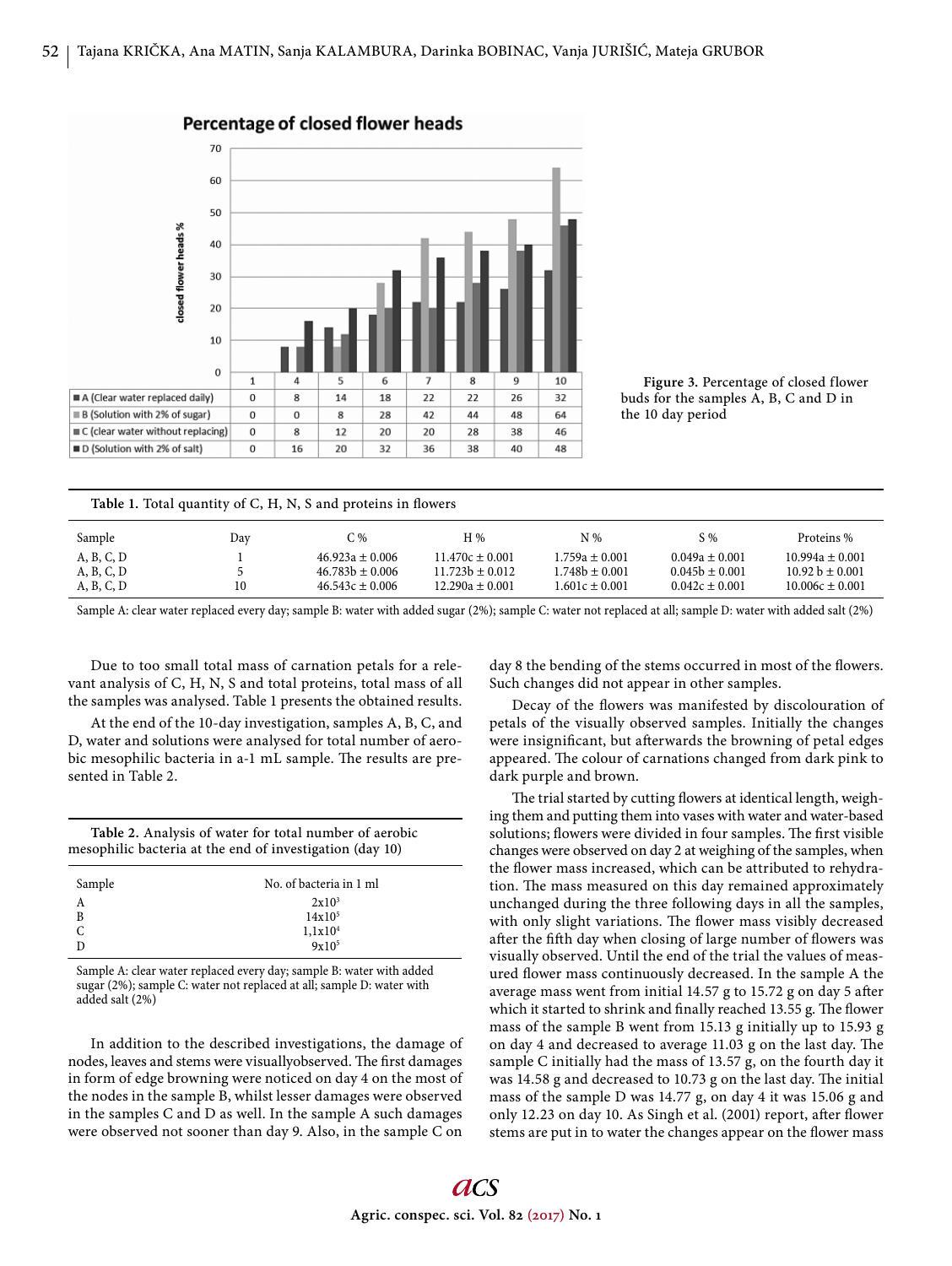i.e., the mass increases which is connected with rehydration and development of buds, followed by mass decreasing because of buds decay.

After weighing, the flowers were put in to vases containing water and water-based solutions whose volume initially was 500 mL for each sample, respectively. Volume reduction was observed on day 3 and ranged from 490 mL for the sample B, 493 mL for the sample C, 495 mL for sample the D, while in the sample A the volume stayed constant through the whole trial period and was 500 mL. The largest volume loss was observed in the sample C (non-replaced water), from 500 mL initially down to 399 mL on the last day. The lowest volume loss was recorded in the sample D (2% salt solution) and on the last day the volume was  $444$  mL. The volume in the sample B (2% sugar solution) on the final day was 423 mL. Water loss was mainly caused by transpiration through the plant itself and only a smaller part by evaporation from the vase.

On day 4, it was observed that flower buds in the samples A, C and D started to close and petals started to wilt; also brown discolouration appeared on petal edges of some flower buds. Stewart et al. (1975) report that discolouration of decayed petal is largely caused by changes in pH values of vacuoles. In the same period the flowers of the sample B did not show signs of decay which is attributed to presence of sugar as a nutrient which prolongs the vase life of flowers. This can be explained by preservation of protein levels. Eason et al. (1997) also found in their investigations that the samples with added sugar had a prolonged pre-decay time. Sugar is often added to water in order to improve respiration and to maintain cells' osmotic pressure for water uptake. Also, Eason and Webster (1995) reported that senescence of cut flowers is connected to protein loss, which is corroborated by this investigation.

In addition, the obtained results show that the sample A contained the lowest number of closed flowers; thus, daily fresh vase water best contributes to longevity of cut flowers. The sample B had the highest number of closed flowers, or 64.4% (almost double than in the sample A with 32.42%). This is explained by growth of bacteria which obstruct water uptake. An equal percentage of closed flowers was recorded in the sample C (46.16%) with unchanged water, and in the sample D (48.01%) with 2% salt. Both samples had approximately 50% more closed flowers than the sample A.

Also, on days 1, 5 and 10 flower petals were collected from each sample for analysis of protein in flowers' dry matter. During the ten days of keeping carnations in vases we can report that carbon, nitrogen and sulphur contents were slightly decreasing, while hydrogen content was slightly rising depending on the age of flowers. The protein content was about 10% and decreasing with flower aging. Such protein content was also reported by Ceron et al. (1996).

In this investigation, the flowers were kept at room temperature that in the end leads to lowering the quality of flowers and shortens the vase life compared to storage of flowers in cooled spaces. According to Zencirkiran and Menguc (2003), maintaining temperatures low is essential for preserving the quality of cut flowers and satisfactory vase life. Also, Van Doorn et al. (1991) state that low storage temperatures reduce the development of microbes.

Initially, the addition of sugar contributes to extending the vase life of flowers, but it also enables rapid bacteria development, so in this investigation as early as day 4 the water became cloudy due to increasing amount of bacteria. The result was a visible damage of nodes in form of black spots; and the highest number of wilted flowers was found in the sample where sugar was added. Reid and Dodge (1997) report that the excessive number of bacteria in the water obstructs the movement of water through stem, which results in flower decay eventually.

Such result is the effect of not replacing the water through the whole trial period, and it is assumed that the result would be better if the water with sugar solution had been replaced with fresh solution daily. That would enable to keep the protein level, which would prevent excessive bacteria growth, and the resulting bacteriological findings showed that the largest number of bacteria was, of all the samples, in the sample B (14x105/mL) where sugar was added in to vase water. It is thus presumed that the sugared water is the best suitable medium for bacteria development. In addition, in the sample C the bending of stems appeared on day 8. Probable causes are that the vase water was not replaced during the whole trial period, the storage temperature or low content of some chemical elements. Halevy and Mayak (1981) reported that low potassium increases the frequency of stem bending in rose flower, which was evident in this investigation as well.

# **Conclusions**

Based on the investigation of the quality of cut carnations kept in different solutions (A- daily fresh tap water; B- water based 2% sugar solution; C- tap water not replaced; D- water based 2% salt solution) it can be concluded that:

- Regardless of whether the flowers were held in the solutions or tap water, the flower mass increased in the first three days due to rehydration. After the third day the mass begun to decrease because some flower buds started to close.
- Tap water that was replaced with fresh one on a daily basis had the most favourable influence on vase life length. Initially the 2% sugar solution had good performance, but the vase life of the flowers was shorter because of bacteria development. The 2% salt solution did not perform significantly better compared to tap water that was not replaced.
- Carbon, nitrogen and sulphur contents in petals of carnation flowers were dropping parallel to flower senescence, while the hydrogen content was rising. Because of the fact that nitrogen has a direct impact on protein content, with lowering the nitrogen content the protein content decreased as well.
- After day 10 the bacteriologic analysis of the water and solutions of all four samples showed that the lowest number of aerobic mesophilic bacteria was in the daily fresh tap water. The highest number of bacteria was found in a-2% sugar solution followed by a-2% salt solution, while it was significantly lower in the tap water that was not replaced.
- Damages of foliage and stem nodes and browning of the edges appeared on day 4, mostly on the sample with a-2% sugar solution. Somewhat lesser damages were observed on the samples with a-2% salt solution and tap water that was not replaced, while in the sample with daily fresh tap water